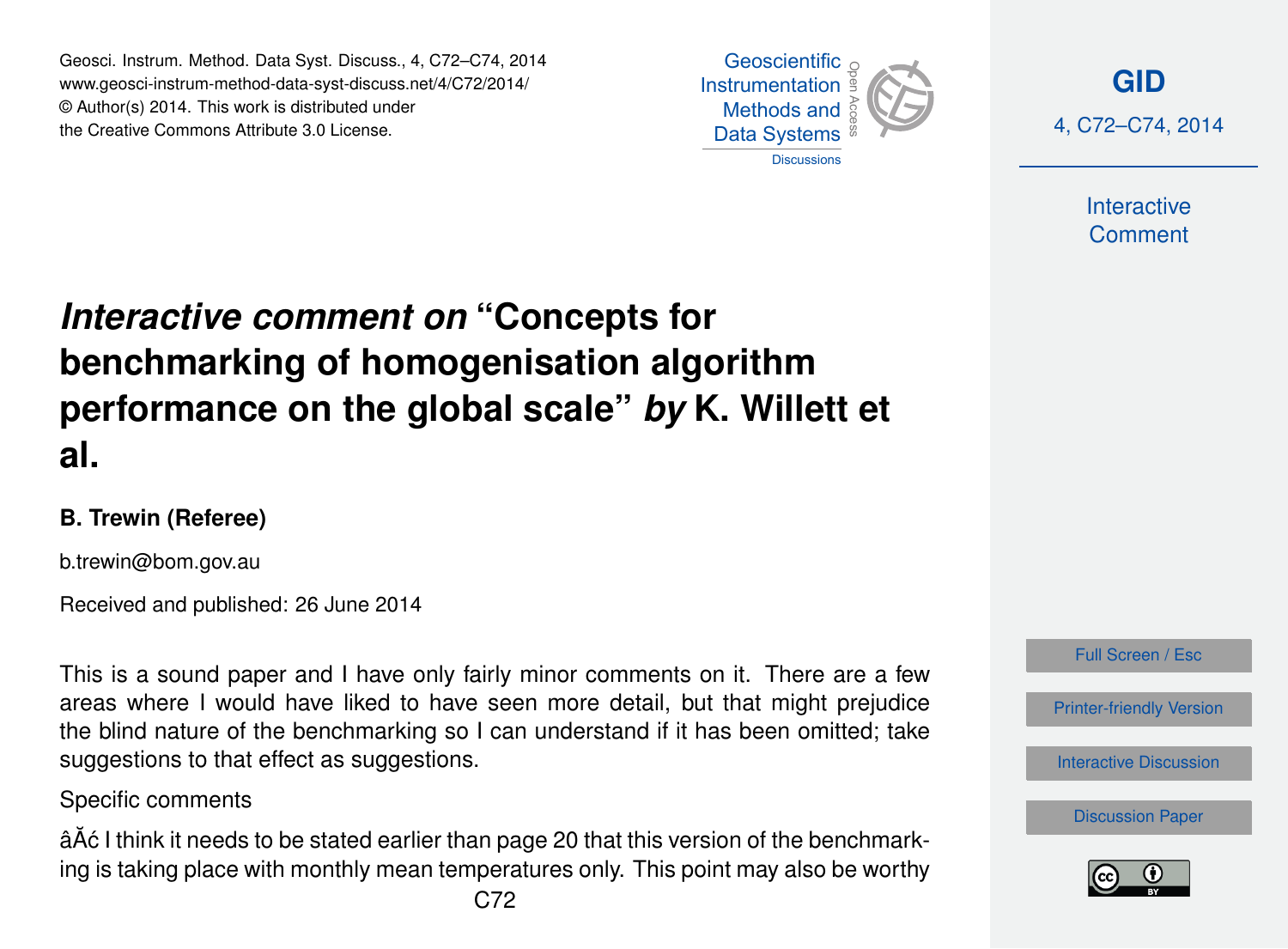of some further discussion – particularly as the paper makes reference on page 6 to diurnally varying inhomogeneities, and maximum and minimum temperatures respond in different ways to some inhomogeneities.  $\hat{a} \hat{A} \hat{c}$  I am assuming that references to the ISTI databank, number of stations, maps etc. refer to the beta version. With the first 'official' version due for release on 30 June these references should be updated to the latest version if possible.  $\hat{a} \check{A} \hat{c}$  Page 4 lines 9-13: in this context, CDRs could include single stations, sets of stations collated for the purpose, or gridded products. This could perhaps be spelt out a bit further, as could the fact that these CDRs could exist at global, regional or national/local scale.  $\tilde{a}$ A $\tilde{c}$  Page 5 line 2-4: 'SI traceable manner' – I wonder if this might need a bit more explaining for a climate audience?  $\hat{a}$  A $\hat{c}$  Page 5 line 11: should be 'inhomogenities' for consistency with 'changepoints' in previous line. âĂć Page 5 line 21: 'affect entire networks' – might want to give a specific example (e.g. change in observation time).  $\hat{a}$   $\hat{A}$  c Page 6 line 22: in this context, it's worth noting that station-level homogenisation has been found in various studies to have more impact on spatial coherence of trends, locally consistent info etc. than on large-area averages. âÁc Page 11 line 13-17: there isn't much information (perhaps deliberately) on how the analog world's spatial cross-correlations are constructed. My experience is that spatial correlation structures can be quite complex (though I've worked more with daily than monthly data), with stations being more closely correlated with geographically similar stations than with geographically different stations which are closer (for example, it's quite common for a site on the coast to be better correlated with another coastal site 100km away than with a site 20km inland). A purely distance-based correlation decay function probably won't accurately represent real data.  $\tilde{a}$  A $\tilde{c}$  Page 12 line 18-19: 'benchmarks will not include random error' – noting that in the real world, a rapidly increasing frequency of errors (or a rapid deterioration of the site) may be the trigger for a site move; from my experience, the last 1-2 years before a move may not always be representative of how the "old" site had behaved in the long term.  $\hat{a}A\hat{c}$  Page 14-15: note all the examples of well-understood inhomogenities relate to instrument shelter changes – is there anything else which could be introduced here? (e.g. time of obser-

#### **[GID](http://www.geosci-instrum-method-data-syst-discuss.net)**

4, C72–C74, 2014

**Interactive Comment** 

Full Screen / Esc

[Printer-friendly Version](http://www.geosci-instrum-method-data-syst-discuss.net/4/C72/2014/gid-4-C72-2014-print.pdf)

[Interactive Discussion](http://www.geosci-instrum-method-data-syst-discuss.net/4/235/2014/gid-4-235-2014-discussion.html)

[Discussion Paper](http://www.geosci-instrum-method-data-syst-discuss.net/4/235/2014/gid-4-235-2014.pdf)